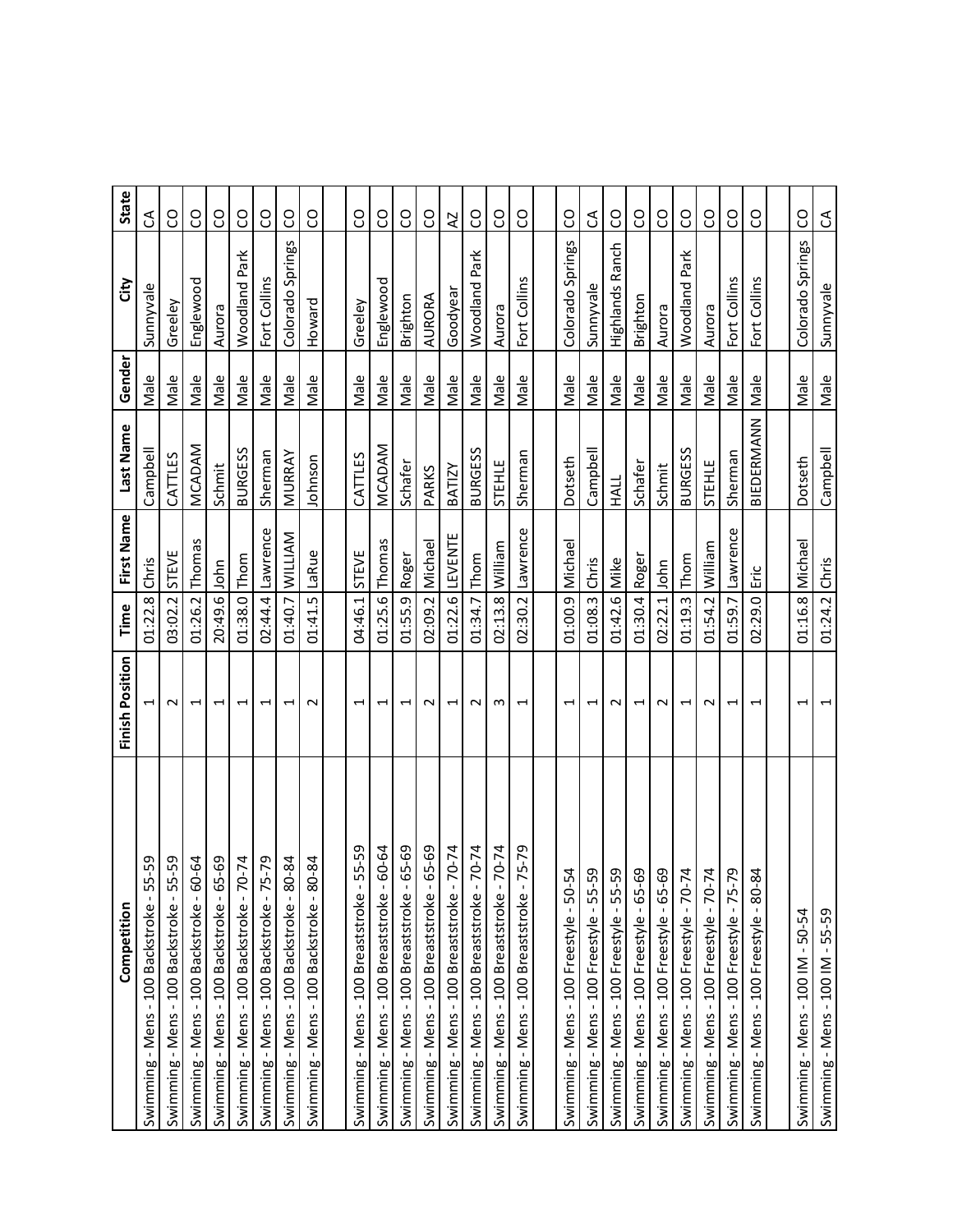| Swimming - Mens - $100$ IM - $60-64$                    | $\overline{ }$           | 01:38.6 Kurt    |                 | Dallow         | Male | Greeley          | S             |
|---------------------------------------------------------|--------------------------|-----------------|-----------------|----------------|------|------------------|---------------|
| Swimming - Mens - $100$ IM - $70-74$                    | $\overline{\phantom{0}}$ | 01:14.4         | LEVENTE         | BATIZY         | Male | Goodyear         | ZZ            |
| Swimming - Mens - 100 IM - 70-74                        | $\sim$                   | 02:20.4 William |                 | STEHLE         | Male | Aurora           | CO            |
| Swimming - Mens - 100 IM - 75-79                        | $\overline{ }$           | 02:14.2         | Lawrence        | Sherman        | Male | Fort Collins     | S             |
| Swimming - Mens - $100$ IM - $80-84$                    | $\overline{\phantom{0}}$ | 02:16.6 LaRue   |                 | Johnson        | Male | Howard           | SO            |
|                                                         |                          |                 |                 |                |      |                  |               |
| $5 - 59$<br>Swimming - Mens - 200 Backstroke - 5        | $\overline{\phantom{0}}$ | 07:34.6         | STEVE           | CATTLES        | Male | Greeley          | S             |
| Swimming - Mens - 200 Backstroke - 60-64                | $\overline{ }$           | 03:21.5 Thomas  |                 | MCADAM         | Male | Englewood        | <b>CO</b>     |
| Swimming - Mens - 200 Backstroke - 65-69                | $\overline{\phantom{0}}$ | 02:56.8         | KENT            | CARNEY         | Male | Golden           | CO            |
| Swimming - Mens - 200 Backstroke - 65-69                | $\sim$                   | 05:41.6 John    |                 | Schmit         | Male | Aurora           | S             |
| $5 - 79$<br>Swimming - Mens - 200 Backstroke - 7        | $\overline{\phantom{0}}$ | 05:40.2         | Lawrence        | Sherman        | Male | Fort Collins     | co            |
| Swimming - Mens - 200 Backstroke - 80-84                | $\overline{\phantom{0}}$ |                 | 03:40.6 WILLIAM | MURRAY         | Male | Colorado Springs | S             |
| Swimming - Mens - 200 Backstroke - 80-84                | $\sim$                   | 04:09.0 LaRue   |                 | Johnson        | Male | Howard           | S             |
|                                                         |                          |                 |                 |                |      |                  |               |
| 60-64<br>Swimming - Mens - 200 Breaststroke -           | $\overline{\phantom{0}}$ | 03:14.8         | Thomas          | MCADAM         | Male | Englewood        | SO            |
| 65-69<br>Swimming - Mens - 200 Breaststroke             | $\overline{\phantom{0}}$ | 03:03.6         | KENT            | CARNEY         | Male | Golden           | CO            |
| $-70-74$<br>Swimming - Mens - 200 Breaststroke          | 1                        | 03:47.9         | Thom            | <b>BURGESS</b> | Male | Woodland Park    | S             |
| $70 - 74$<br>Swimming - Mens - 200 Breaststroke         | $\sim$                   | 04:39.9 William |                 | STEHLE         | Male | Aurora           | S             |
|                                                         |                          |                 |                 |                |      |                  |               |
| 59<br>Swimming - Mens - 200 Butterfly - 55-             | $\mathbf{\overline{u}}$  | 03:30.4         | Chris           | Campbell       | Male | Sunnyvale        | $\mathcal{L}$ |
| 69<br>Swimming - Mens - 200 Butterfly - 65-             | $\overline{\phantom{0}}$ | 03:00.3         | KENT            | CARNEY         | Male | Golden           | CO            |
|                                                         |                          |                 |                 |                |      |                  |               |
| $-54$<br>Swimming - Mens - 200 Freestyle - 50-          | $\overline{\phantom{0}}$ | 02:19.4 Michael |                 | Dotseth        | Male | Colorado Springs | S             |
| $-59$<br>Swimming - Mens - 200 Freestyle - 55-          | $\overline{ }$           | 02:30.9         | Chris           | Campbell       | Male | Sunnyvale        | $\mathbb S$   |
| 59<br>Swimming - Mens - 200 Freestyle - 55-             | $\sim$                   | 03:54.0 Mike    |                 | <b>HALL</b>    | Male | Highlands Ranch  | S             |
| Swimming - Mens - 200 Freestyle - 65-69                 | $\overline{ }$           | 03:18.5         | Roger           | Schafer        | Male | Brighton         | S             |
| -69<br>Swimming - Mens - 200 Freestyle - 65-            | $\sim$                   | 05:29.2         | John            | Schmit         | Male | Aurora           | S             |
| Swimming - Mens - 200 Freestyle - 70-74                 | $\overline{\phantom{0}}$ | 03:02.6 Thom    |                 | <b>BURGESS</b> | Male | Woodland Park    | CO            |
| Swimming - Mens - 200 Freestyle - 75-79                 | $\overline{\phantom{0}}$ | 03:06.3         | George          | Foster         | Male | Broomfield       | S             |
| $\frac{84}{3}$<br>Swimming - Mens - 200 Freestyle - 80- | $\overline{\phantom{0}}$ |                 | 03:04.2 WILLIAM | MURRAY         | Male | Colorado Springs | S             |
|                                                         |                          |                 |                 |                |      |                  |               |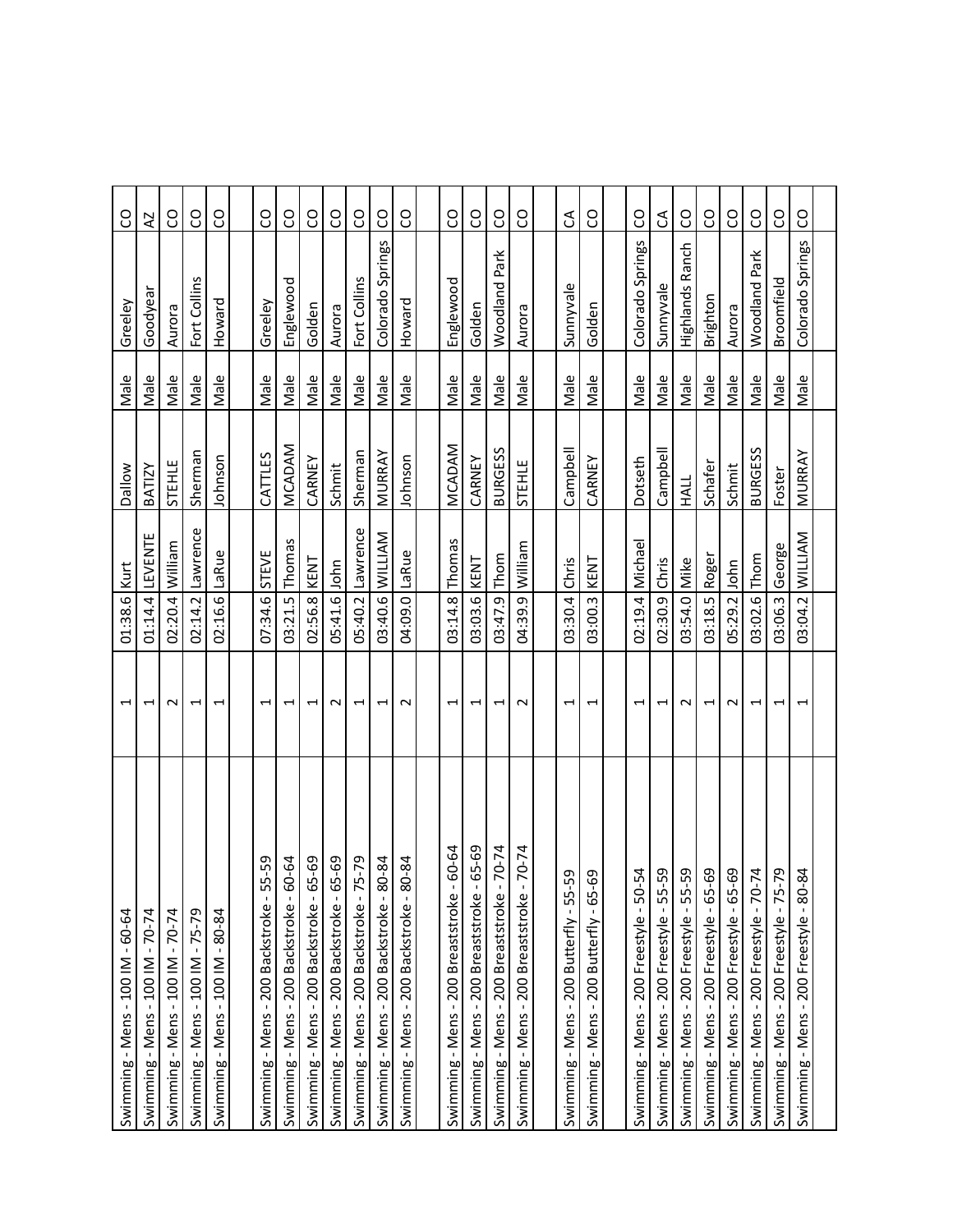| Swimming - Mens - $200$ IM - $50-54$                              | $\mathbf{\overline{u}}$  | 03:01.3         | Michael          | Dotseth       | Male | Colorado Springs       | S         |
|-------------------------------------------------------------------|--------------------------|-----------------|------------------|---------------|------|------------------------|-----------|
| 55-59<br>Swimming - Mens - 200 IM -                               | $\overline{\phantom{0}}$ | 03:01.3         | Chris            | Campbell      | Male | Sunnyvale              | S         |
| Swimming - Mens - 200 IM - 65-69                                  | $\overline{\phantom{0}}$ | 02:51.6 KENT    |                  | CARNEY        | Male | Golden                 | SO        |
| $-75-79$<br>200 IM<br>Swimming - Mens -                           | $\mathbf{\overline{u}}$  | 03:49.0         | George           | Foster        | Male | Broomfield             | SO        |
|                                                                   |                          |                 |                  |               |      |                        |           |
| Swimming - Mens - 25 Backstroke - 55-59                           | $\overline{\phantom{0}}$ | 00:24.1         | Mike             | HALL          | Male | Highlands Ranch        | S         |
| Swimming - Mens - 25 Backstroke - 65-69                           | 1                        | 00:34.8         | John             | Schmit        | Male | Aurora                 | S         |
| Swimming - Mens - 25 Breaststroke - 55-59                         | $\overline{\phantom{0}}$ | 00:37.2 Mike    |                  | <b>HALL</b>   | Male | <b>Highlands Ranch</b> | <b>CO</b> |
| Swimming - Mens - 25 Breaststroke - 65-69                         | $\mathbf{\overline{u}}$  | 00:26.2         | Michael          | PARKS         | Male | AURORA                 | SO        |
|                                                                   |                          |                 |                  |               |      |                        |           |
| $\overline{\mathcal{L}}$<br>Swimming - Mens - 25 Butterfly - 70-7 | $\overline{\phantom{0}}$ | 00:19.4         | Robert           | McKnight      | Male | Loveland               | co        |
|                                                                   |                          |                 |                  |               |      |                        |           |
| Swimming - Mens - 25 Elementary Backstroke - 55-59                | J                        | 00:34.4 Mike    |                  | HALL          | Male | Highlands Ranch        | S         |
|                                                                   |                          |                 |                  |               |      |                        |           |
| G<br>Swimming - Mens - 25 Freestyle - 55-5                        | $\overline{\phantom{0}}$ | 00:19.7         | Mike             | HALL          | Male | Highlands Ranch        | S         |
|                                                                   |                          |                 |                  |               |      |                        |           |
| 59<br>က်<br>Swimming - Mens - 25 Sidestroke                       | $\overline{\phantom{0}}$ | 00:26.7         | Mike             | HALL          | Male | <b>Highlands Ranch</b> | SO        |
|                                                                   |                          |                 |                  |               |      |                        |           |
| Swimming - Mens - 400 IM - 55-59                                  | $\mathbf{\mathbf{t}}$    | 06:26.2         | Chris            | Campbell      | Male | Sunnyvale              | E         |
| Swimming - Mens - 400 IM - 65-69                                  | $\overline{ }$           | 06:00.4         | KENT             | CARNEY        | Male | Golden                 | S         |
|                                                                   |                          |                 |                  |               |      |                        |           |
| $-55 - 59$<br>Swimming - Mens - 50 Backstroke                     | $\overline{\phantom{0}}$ | 00:54.2 Mike    |                  | <b>HALL</b>   | Male | Highlands Ranch        | SO        |
| Swimming - Mens - 50 Backstroke - 55-59                           | $\sim$                   | 01:12.5 STEVE   |                  | CATTLES       | Male | Greeley                | S         |
| Swimming - Mens - 50 Backstroke - 60-64                           | $\overline{\phantom{0}}$ | 00:36.9         | Thomas           | <b>MCADAM</b> | Male | Englewood              | CO        |
| Swimming - Mens - 50 Backstroke - 65-69                           | 1                        | 01:13.0 John    |                  | Schmit        | Male | Aurora                 | S         |
| Swimming - Mens - 50 Backstroke - 70-74                           | $\overline{\phantom{0}}$ | 00:53.6         | Robert           | McKnight      | Male | Loveland               | co        |
| Swimming - Mens - 50 Backstroke - 70-74                           | $\sim$                   | 01:16.6 William |                  | STEHLE        | Male | Aurora                 | S         |
| Swimming - Mens - 50 Backstroke - 75-79                           | $\overline{\phantom{0}}$ |                 | 01:05.8 Lawrence | Sherman       | Male | Fort Collins           | S         |
| Swimming - Mens - 50 Backstroke - 80-84                           | $\overline{\phantom{0}}$ | 00:45.8         | LaRue            | Johnson       | Male | Howard                 | CO        |
| Swimming - Mens - 50 Backstroke - 80-84                           | $\sim$                   | 01:44.3         | Εric             | BIEDERMANN    | Male | Fort Collins           | S         |
|                                                                   |                          |                 |                  |               |      |                        |           |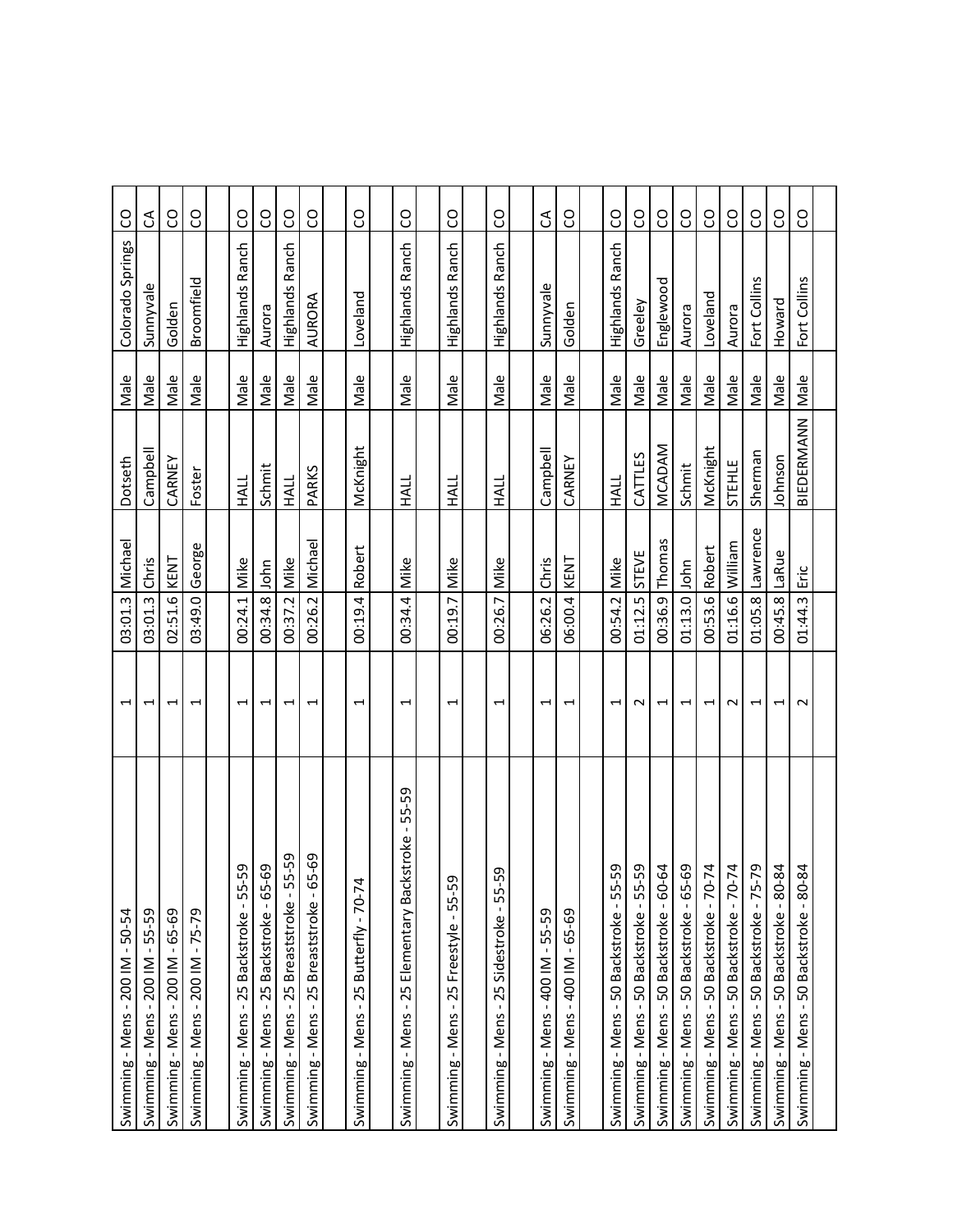| 55-59<br>Swimming - Mens - 50 Breaststroke -                                                                               | $\overline{\phantom{0}}$ | 00:41.0 Chris   |              | Campbell       | Male | Sunnyvale            | $\mathcal{L}$ |
|----------------------------------------------------------------------------------------------------------------------------|--------------------------|-----------------|--------------|----------------|------|----------------------|---------------|
| 55-59<br>50 Breaststroke<br>Swimming - Mens-                                                                               | $\sim$                   | 01:22.9         | <b>STEVE</b> | CATTLES        | Male | Greeley              | ဥ             |
| 60-64<br>Swimming - Mens - 50 Breaststroke -                                                                               | $\overline{ }$           | 00:39.0 Thomas  |              | MCADAM         | Male | Englewood            | CO            |
| 65-69<br>$\blacksquare$<br>50 Breaststroke<br>Swimming - Mens -                                                            | $\overline{ }$           | 00:55.6         | Michael      | PARKS          | Male | AURORA               | S             |
| 65-69<br>Swimming - Mens - 50 Breaststroke -                                                                               | $\sim$                   | 00:56.0         | Roger        | Schafer        | Male | Brighton             | SO            |
| $70 - 74$<br>Swimming - Mens - 50 Breaststroke -                                                                           | $\overline{ }$           | 00:36.2         | LEVENTE      | BATIZY         | Male | Goodyea              | AZ            |
| $70 - 74$<br>Swimming - Mens - 50 Breaststroke                                                                             | $\sim$                   | 00:40.6         | Thom         | <b>BURGESS</b> | Male | Woodland Park        | S             |
| $70 - 74$<br>Swimming - Mens - 50 Breaststroke -                                                                           | m                        | 00:57.0 William |              | STEHLE         | Male | Aurora               | SO            |
| 75-79<br>Swimming - Mens - 50 Breaststroke                                                                                 | $\overline{ }$           | 01:02.8         | Lawrence     | Sherman        | Male | Fort Collins         | S             |
| 80-84<br>Swimming - Mens - 50 Breaststroke -                                                                               | $\overline{ }$           | 01:04.1         | LaRue        | Johnson        | Male | Howard               | SO            |
|                                                                                                                            |                          |                 |              |                |      |                      |               |
|                                                                                                                            | $\overline{ }$           | 00:34.5         | Chris        | Campbell       | Male | Sunnyvale            | G             |
|                                                                                                                            | $\overline{\phantom{0}}$ | 01:18.9 William |              | STEHLE         | Male | Aurora               | S             |
| Swimming - Mens - 50 Butterfly - 55-59<br>Swimming - Mens - 50 Butterfly - 70-74<br>Swimming - Mens - 50 Butterfly - 75-79 | $\overline{ }$           | 00:48.9         | George       | Foster         | Male | Broomfield           | CO            |
|                                                                                                                            |                          |                 |              |                |      |                      |               |
| Swimming - Mens - 50 Freestyle - 50-54                                                                                     | $\overline{\phantom{0}}$ | 00:28.2         | Michael      | Dotseth        | Male | Colorado Springs     | S             |
| Swimming - Mens - 50 Freestyle - 55-59                                                                                     | $\overline{\phantom{0}}$ | 00:31.1         | Chris        | Campbell       | Male | Sunnyvale            | S             |
| Swimming - Mens - 50 Freestyle - 55-59                                                                                     | $\sim$                   | 00:40.7 Mike    |              | HALL           | Male | Highlands Ranch      | S             |
| Swimming - Mens - 50 Freestyle - 55-59                                                                                     | S                        | 01:04.3         | <b>STEVE</b> | CATTLES        | Male | Greeley              | <b>CO</b>     |
| Swimming - Mens - 50 Freestyle - 65-69                                                                                     | $\overline{\phantom{a}}$ | 01:10.9         | John         | Schmit         | Male | Aurora               | <b>CO</b>     |
| Swimming - Mens - 50 Freestyle - 70-74                                                                                     | $\overline{\phantom{0}}$ | 00:32.8         | Thom         | <b>BURGESS</b> | Male | <b>Woodland Park</b> | SO            |
| Swimming - Mens - 50 Freestyle - 70-74                                                                                     | $\sim$                   | 00:49.4         | William      | STEHLE         | Male | Aurora               | S             |
| Swimming - Mens - 50 Freestyle - 75-79                                                                                     | $\overline{ }$           | 00:48.1         | Lawrence     | Sherman        | Male | Fort Collins         | <b>CO</b>     |
| Swimming - Mens - 50 Freestyle - 80-84                                                                                     | $\overline{\phantom{0}}$ | 00:45.7         | LaRue        | Johnson        | Male | Howard               | CO            |
|                                                                                                                            |                          |                 |              |                |      |                      |               |
| Ģ,<br>Swimming - Mens - 50 Sidestroke - 55-                                                                                | ⊣                        | 01:02.2         | Mike         | HALL           | Male | Highlands Ranch      | S             |
| $-84$<br>$-80$<br>50 Sidestroke<br>Swimming - Mens-                                                                        | ſ                        | 01:25.4         | Eric         | BIEDERMANN     | Male | Fort Collins         | S             |
|                                                                                                                            |                          |                 |              |                |      |                      |               |
| $-54$<br>Swimming - Mens - 500 Freestyle - 50-                                                                             | ⊣                        | 06:34.8         | Michael      | Dotseth        | Male | Colorado Springs     | SO            |
| -59<br>Swimming - Mens - 500 Freestyle - 55-                                                                               | $\overline{ }$           | 11:21.3         | Mike         | HALL           | Male | Highlands Ranch      | S             |
| $-64$<br>Swimming - Mens - 500 Freestyle - 60-                                                                             | $\overline{\phantom{0}}$ | 08:43.9 Kurt    |              | <b>Dallow</b>  | Male | Greeley              | S             |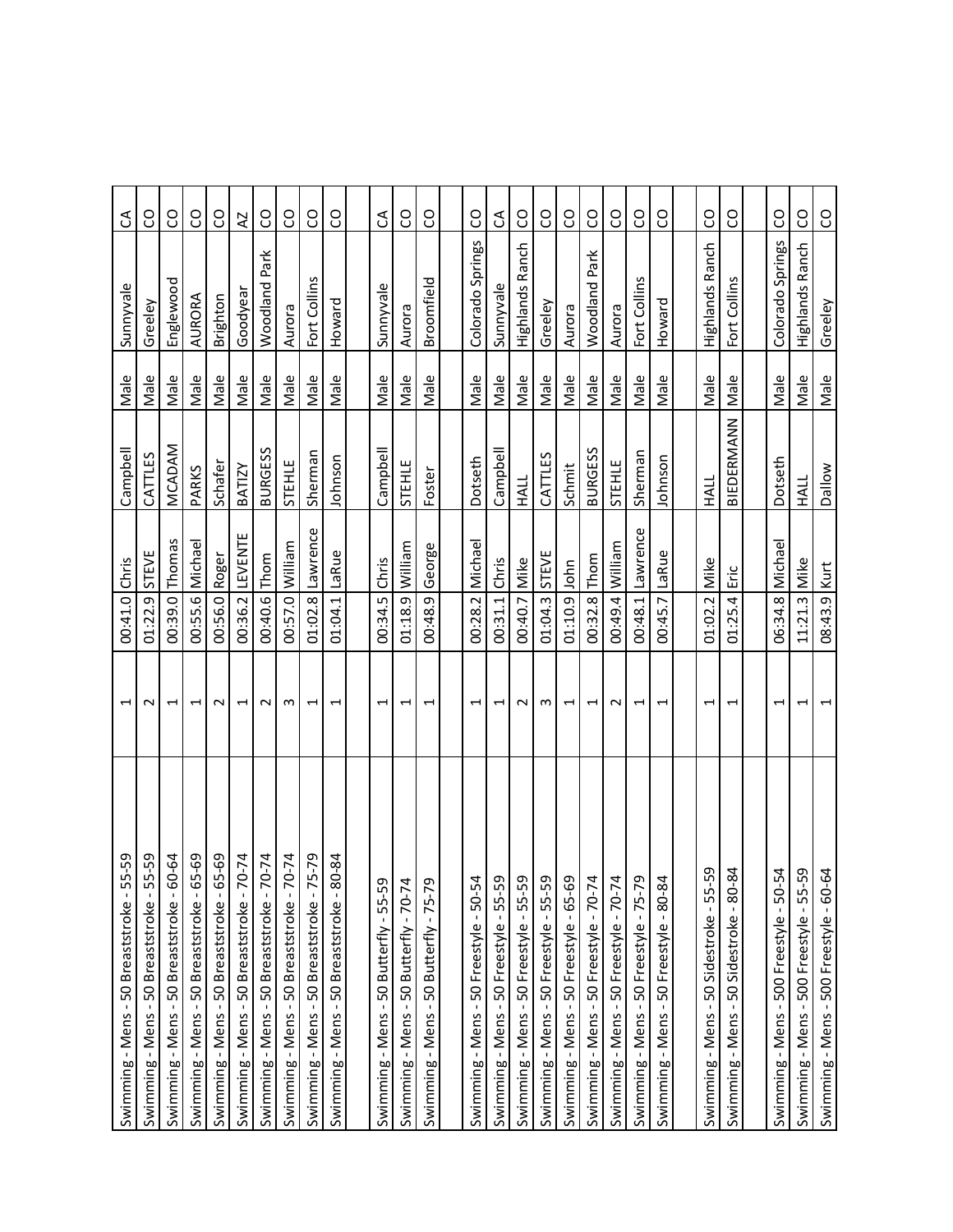| 69<br>Swimming - Mens - 500 Freestyle - 65-                 | $\overline{\phantom{0}}$ | 06:49.4 KENT  |                        | CARNEY        | Male   | Golden                 | SO                                |
|-------------------------------------------------------------|--------------------------|---------------|------------------------|---------------|--------|------------------------|-----------------------------------|
| Swimming - Mens - 500 Freestyle - 65-69                     | $\sim$                   | 08:54.3       | Roger                  | Schafer       | Male   | Brighton               | S                                 |
| Swimming - Mens - 500 Freestyle - 75-79                     | $\overline{\phantom{0}}$ | 08:21.5       | George                 | Foster        | Male   | Broomfield             | S                                 |
| $\frac{8}{4}$<br>Swimming - Mens - 500 Freestyle - 80-      | $\mathbf{\overline{u}}$  | 08:13.8       | <b>WILLIAM</b>         | MURRAY        | Male   | Colorado Springs       | S                                 |
|                                                             |                          |               |                        |               |        |                        |                                   |
| 55-59<br>$\mathbf I$<br>Swimming - Womens - 100 Backstroke  | $\overline{\phantom{0}}$ | 02:07.0 Linda |                        | $\frac{1}{2}$ | Female | <b>Highlands Ranch</b> | SO                                |
| $-60-64$<br>Swimming - Womens - 100 Backstroke              | $\overline{ }$           | 02:18.1       | Cathy                  | Soto          | Female | El Paso                | ř                                 |
| $-65 - 69$<br>Swimming - Womens - 100 Backstroke            | $\overline{ }$           | 02:30.0 Julia |                        | Gurule        | Female | Albuquerque            | $\mathsf{\Sigma}_{\mathsf{Z}}$    |
| $-70-74$<br>Swimming - Womens - 100 Backstroke              | $\overline{ }$           | 02:32.1       | Sharon                 | RAHAM         | Female | Wellington             | CO                                |
| $-75 - 79$<br>Swimming - Womens - 100 Backstroke            | $\overline{\phantom{0}}$ | 02:37.5       | HARRIET                | HOGAN         | Female | Canon City             | S                                 |
| 80-84<br>Swimming - Womens - 100 Backstroke                 | $\overline{\phantom{0}}$ | 02:26.2       | Jacqueline             | WEIGAND       | Female | Westminster            | S                                 |
| 80-84<br>$\mathbf{I}$<br>Swimming - Womens - 100 Backstroke | $\sim$                   | 03:21.9       | Katherine              | KRONWALL      | Female | Bayfield               | CO                                |
| 85-89<br>$\mathbf{I}$<br>Swimming - Womens - 100 Backstroke | $\overline{ }$           |               | 03:52.9 MARILYN        | <b>OLEN</b>   | Female | Denver                 | S                                 |
|                                                             |                          |               |                        |               |        |                        |                                   |
| Swimming - Womens - 100 Breaststroke - 50-54                | $\overline{\phantom{0}}$ | 01:38.2       | Samantha               | Martoni       | Female | GREEN VALLEY           | <b>Z</b>                          |
| Swimming - Womens - 100 Breaststroke - 55-59                | H                        | 01:53.6 Linda |                        | <b>MEH</b>    | Female | <b>Highlands Ranch</b> | S                                 |
| Swimming - Womens - 100 Breaststroke - 70-74                | $\overline{\phantom{0}}$ | 02:10.2       | Carol                  | SHONKA        | Female | Fort Collins           | CO                                |
|                                                             |                          |               |                        |               |        |                        |                                   |
| 60-64<br>Swimming - Womens - 100 Butterfly -                | ⊣                        | 03:17.8       | Cathy                  | Soto          | Female | El Paso                | $\boldsymbol{\succeq}$            |
| 80-84<br>Swimming - Womens - 100 Butterfly -                | $\overline{\phantom{0}}$ | 04:37.0       | Katherine              | KRONWALL      | Female | Bayfield               | S                                 |
|                                                             |                          |               |                        |               |        |                        |                                   |
| 60-64<br>Swimming - Womens - 100 Freestyle -                | $\mathbf{\mathbf{t}}$    | 02:42.2       | Cathy                  | Soto          | Female | El Paso                | $\boldsymbol{\check{\mathsf{r}}}$ |
| 65-69<br>Swimming - Womens - 100 Freestyle                  | 1                        | 01:28.4 Susan |                        | SCHLINGMAN    | Female | Fort Collins           | S                                 |
| 65-69<br>Swimming - Womens - 100 Freestyle                  | $\sim$                   | 02:08.4 Julia |                        | Gurule        | Female | Albuquerque            | $\sum_{\mathsf{X}}$               |
| 65-69<br>Swimming - Womens - 100 Freestyle -                | m                        | 02:32.2       | $\overline{\triangle}$ | Christian     | Female | Estes Park             | S                                 |
| $-5 - 79$<br>Swimming - Womens - 100 Freestyle              | $\overline{\phantom{0}}$ | 02:20.5       | HARRIET                | HOGAN         | Female | Canon City             | S                                 |
| $80 - 84$<br>Swimming - Womens - 100 Freestyle -            | $\overline{\phantom{0}}$ | 02:21.5       | Jacqueline             | WEIGAND       | Female | Westminster            | CO                                |
| 80-84<br>Swimming - Womens - 100 Freestyle                  | $\sim$                   |               | 02:36.6 Katherine      | KRONWALL      | Female | Bayfield               | SO                                |
| 85-89<br>Swimming - Womens - 100 Freestyle                  | $\overline{\phantom{0}}$ | 03:40.2       | MARILYN                | OLEN          | Female | Denver                 | SO                                |
|                                                             |                          |               |                        |               |        |                        |                                   |
| Swimming - Womens - $100$ IM - $50-54$                      | 1                        | 01:20.8 Heidi |                        | Loomis        |        | Female Lindsborg       | Š                                 |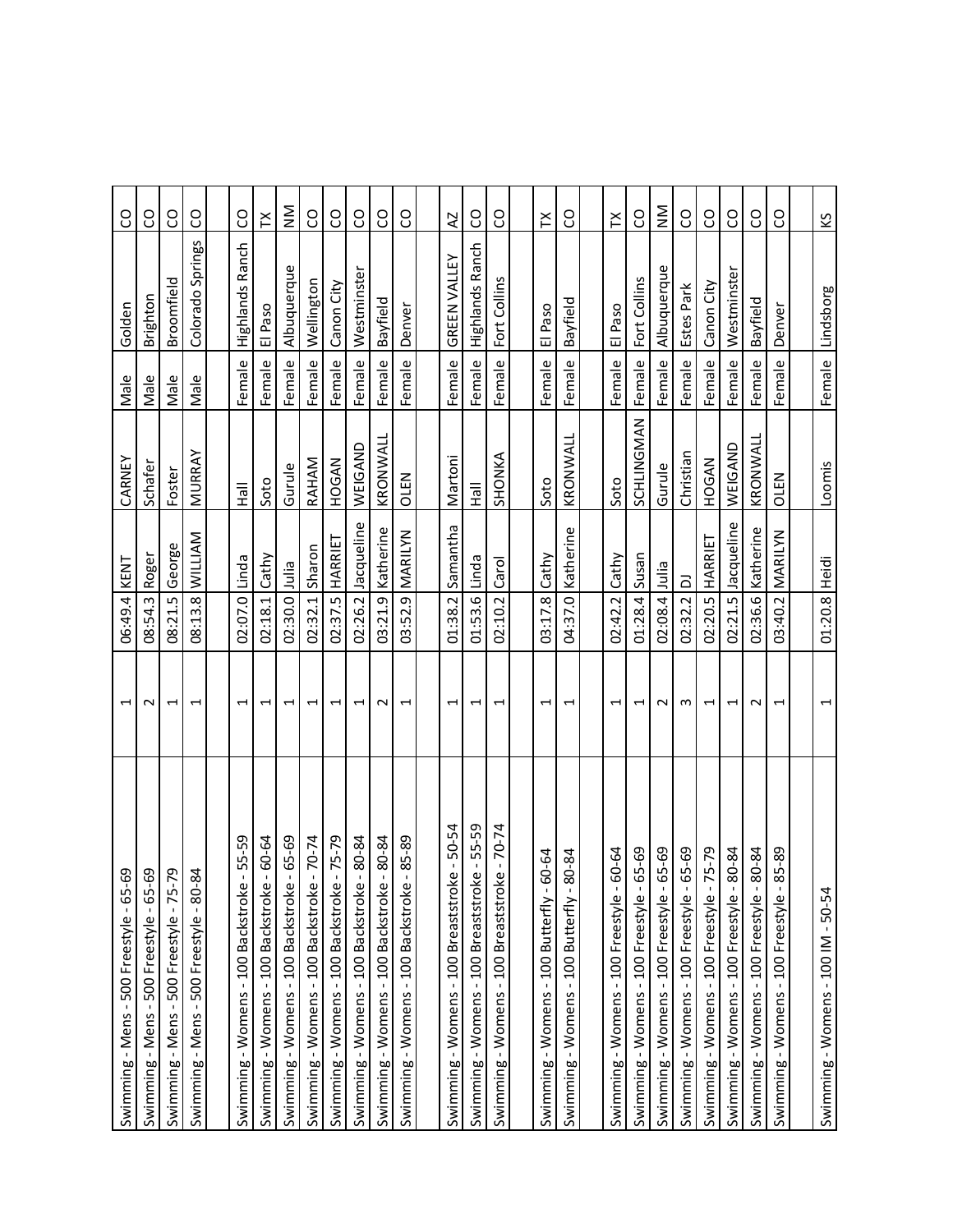| Swimming - Womens - 100 IM - 50-54                | $\sim$                   | 01:39.0         | Samantha           | Martoni        | Female | GREEN VALLEY           | AZ                  |
|---------------------------------------------------|--------------------------|-----------------|--------------------|----------------|--------|------------------------|---------------------|
| Swimming - Womens - 100 IM - 55-59                | $\overline{\phantom{0}}$ | 01:49.9         | Linda              | <b>MAI</b>     | Female | Highlands Ranch        | S                   |
| Swimming - Womens - $100$ IM - $60$ -64           | $\overline{\phantom{0}}$ | $02:52.2$ Cathy |                    | Soto           | Female | El Paso                | ř                   |
| Swimming - Womens - 100 IM - 65-69                | $\overline{\phantom{0}}$ | 01:44.6         | Susan              | SCHLINGMAN     | Female | Fort Collins           | S                   |
| Swimming - Womens - $100$ IM - $70-74$            | $\overline{\phantom{0}}$ | 01:57.4 Carol   |                    | SHONKA         | Female | Fort Collins           | S                   |
| Swimming - Womens - 100 IM - 75-79                | $\overline{\phantom{0}}$ | 02:11.1         | Mary jean          | <b>DICKEY</b>  | Female | Fort Collins           | S                   |
| Swimming - Womens - 100 IM - 80-84                | $\overline{ }$           | 02:50.2         | Jacqueline         | WEIGAND        | Female | Westminster            | S                   |
| Swimming - Womens - $100$ IM - $80-84$            | $\sim$                   | 03:09.7         | Katherine          | KRONWALL       | Female | Bayfield               | S                   |
|                                                   |                          |                 |                    |                |        |                        |                     |
| 55-59<br>Swimming - Womens - 200 Backstroke       | $\overline{\phantom{0}}$ | 04:29.2         | Linda              | 흝              | Female | <b>Highlands Ranch</b> | S                   |
| $-60 - 64$<br>Swimming - Womens - 200 Backstroke  | $\overline{\phantom{0}}$ | 04:54.9         | Cathy              | Soto           | Female | El Paso                | $\mathbb{X}$        |
| $-75-79$<br>Swimming - Womens - 200 Backstroke    | 1                        | 05:36.3         | HARRIET            | HOGAN          | Female | Canon City             | ဥ                   |
| 80-84<br>Swimming - Womens - 200 Backstroke       | $\overline{\phantom{0}}$ |                 | 04:57.6 Jacqueline | WEIGAND        | Female | Westminster            | S                   |
| 85-89<br>Swimming - Womens - 200 Backstroke       | $\overline{\phantom{0}}$ | 08:00.3         | MARILYN            | OLEN           | Female | Denver                 | SO                  |
|                                                   |                          |                 |                    |                |        |                        |                     |
| 55-59<br>â<br>Swimming - Womens - 200 Breaststrol | $\overline{\phantom{0}}$ | 04:04.3         | Linda              | 흝              | Female | Highlands Ranch        | SO                  |
|                                                   |                          |                 |                    |                |        |                        |                     |
| 80-84<br>Swimming - Womens - 200 Butterfly        | $\overline{\phantom{0}}$ | 10:33.3         | Katherine          | KRONWALL       | Female | Bayfield               | S                   |
|                                                   |                          |                 |                    |                |        |                        |                     |
| 60-64<br>Swimming - Womens - 200 Freestyle        | $\mathbf{\overline{u}}$  | 06:08.0 Cathy   |                    | Soto           | Female | El Paso                | $\mathsf{X}$        |
| 65-69<br>Swimming - Womens - 200 Freestyle        | $\overline{\phantom{0}}$ | 03:08.3 Susan   |                    | SCHLINGMAN     | Female | Fort Collins           | S                   |
| 65-69<br>Swimming - Womens - 200 Freestyle -      | $\sim$                   | 04:41.9         | <u>silu</u>        | Gurule         | Female | Albuquerque            | $\sum_{\mathsf{X}}$ |
| 75-79<br>Swimming - Womens - 200 Freestyle        | $\overline{\phantom{0}}$ |                 | 05:24.0 HARRIET    | HOGAN          | Female | Canon City             | S                   |
| 80-84<br>Swimming - Womens - 200 Freestyle        | $\overline{\phantom{0}}$ | 04:37.6         | Jacqueline         | WEIGAND        | Female | Westminster            | CO                  |
| 85-89<br>Swimming - Womens - 200 Freestyle -      | 1                        | 07:43.7         | MARILYN            | OLEN           | Female | Denver                 | S                   |
|                                                   |                          |                 |                    |                |        |                        |                     |
| Swimming - Womens - 200 IM - 65-69                | $\overline{\phantom{0}}$ | 03:49.1         | Susan              | SCHLINGMAN     | Female | Fort Collins           | SO                  |
| Swimming - Womens - $200$ IM - $80-84$            | $\overline{ }$           | 06:43.9         | Katherine          | KRONWALL       | Female | Bayfield               | S                   |
|                                                   |                          |                 |                    |                |        |                        |                     |
| 55-59<br>Swimming - Womens - 25 Backstroke -      | $\overline{\phantom{0}}$ | 00:26.7         | Linda              | 흝              | Female | <b>Highlands Ranch</b> | CO                  |
| 55-59<br>Swimming - Womens - 25 Backstroke        | $\sim$                   | 00:26.9 Dori    |                    | <b>BURGESS</b> | Female | Woodland Park          | S                   |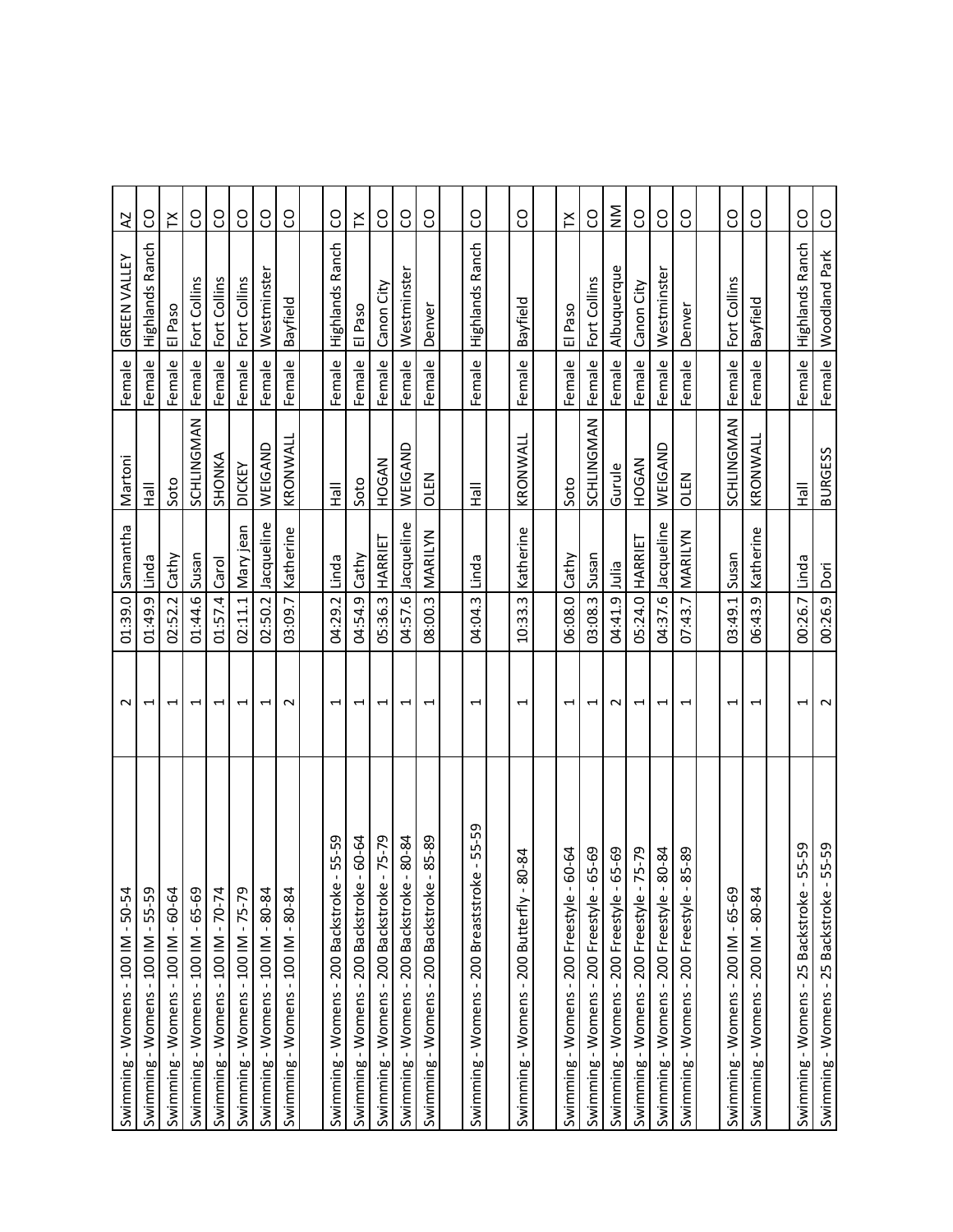| 65-69<br>Swimming - Womens - 25 Backstroke                     | Ţ                        | 00:32.8         | Julia             | Gurule          | Female | Albuquerque            | $\sum_{\mathsf{X}}$ |
|----------------------------------------------------------------|--------------------------|-----------------|-------------------|-----------------|--------|------------------------|---------------------|
| 80-84<br>Swimming - Womens - 25 Backstroke                     | $\overline{ }$           | 00:43.5         | Madonna           | MCCOLLUM        | Female | Brighton               | S                   |
| 85-89<br>Swimming - Womens - 25 Backstroke                     | 1                        | 00:36.6         | Jeanne            | Steinruck       | Female | Loveland               | S                   |
| 85-89<br>Swimming - Womens - 25 Backstroke -                   | $\sim$                   | 00:59.1         | MARILYN           | <b>OLEN</b>     | Female | Denver                 | CO                  |
|                                                                |                          |                 |                   |                 |        |                        |                     |
| 55-59<br>$\blacksquare$<br>Swimming - Womens - 25 Breaststroke | $\overline{\phantom{0}}$ | 00:40.2         | Dori              | <b>BURGESS</b>  | Female | Woodland Park          | CO                  |
| 85-89<br>$\blacksquare$<br>Swimming - Womens - 25 Breaststroke | $\overline{\phantom{0}}$ | 00:33.1         | Jeanne            | Steinruck       | Female | Loveland               | SO                  |
|                                                                |                          |                 |                   |                 |        |                        |                     |
| Swimming - Womens - 25 Butterfly - 55-59                       | $\mathbf{\overline{u}}$  | 00:24.5         | Linda             | ∥еH             | Female | Highlands Ranch        | SO                  |
|                                                                |                          |                 |                   |                 |        |                        |                     |
| 80-84<br>Backstroke -<br>Swimming - Womens - 25 Elementary     | $\overline{\phantom{0}}$ | 00:59.3         | Madonna           | MCCOLLUM        | Female | Brighton               | <b>C</b>            |
| 85-89<br>Backstroke<br>Swimming - Womens - 25 Elementary       | 1                        | 00:40.1         | Jeanne            | Steinruck       | Female | Loveland               | S                   |
| Backstroke - 85-89<br>Swimming - Womens - 25 Elementary        | $\sim$                   |                 | 00:54.6 MARILYN   | OLEN            | Female | Denver                 | CO                  |
|                                                                |                          |                 |                   |                 |        |                        |                     |
| $5 - 59$<br>Swimming - Womens - 25 Freestyle - 5               | $\overline{\phantom{0}}$ | 00:28.1         | Dori              | <b>BURGESS</b>  | Female | <b>Woodland Park</b>   | S                   |
| Swimming - Womens - 25 Freestyle - 60-64                       | $\overline{\phantom{0}}$ |                 | 00:24.0 Constance | Bergene         | Female | Colorado Springs       | SO                  |
| Swimming - Womens - 25 Freestyle - 80-84                       | $\overline{ }$           | 00:36.2         | Madonna           | <b>MCCOLLUM</b> | Female | Brighton               | S                   |
| $85 - 89$<br>Swimming - Womens - 25 Freestyle - 8              | $\overline{\phantom{0}}$ | 00:36.9         | Jeanne            | Steinruck       | Female | Loveland               | SO                  |
| $5 - 89$<br>Swimming - Womens - 25 Freestyle - 8               | $\sim$                   | 00:48.8         | MARILYN           | OLEN            | Female | Denver                 | SO                  |
|                                                                |                          |                 |                   |                 |        |                        |                     |
| 55-59<br>Swimming - Womens - 25 Sidestroke -                   | $\overline{\phantom{0}}$ | 00:23.7         | Linda             | $\frac{1}{2}$   | Female | Highlands Ranch        | S                   |
| 85-89<br>Swimming - Womens - 25 Sidestroke -                   | $\overline{ }$           | 00:41.6         | Jeanne            | Steinruck       | Female | Loveland               | S                   |
| 85-89<br>Swimming - Womens - 25 Sidestroke                     | $\sim$                   |                 | 01:05.9 MARILYN   | <b>OLEN</b>     | Female | Denver                 | SO                  |
|                                                                |                          |                 |                   |                 |        |                        |                     |
| Swimming - Womens - 400 IM - 65-69                             | $\overline{\phantom{0}}$ | 08:24.0 Susan   |                   | SCHLINGMAN      | Female | Fort Collins           | S                   |
| Swimming - Womens - $400$ IM - $80-84$                         | $\overline{ }$           | 15:41.5         | Katherine         | KRONWALL        | Female | Bayfield               | S                   |
|                                                                |                          |                 |                   |                 |        |                        |                     |
| $50 - 54$<br>Swimming - Womens - 50 Backstroke                 | $\overline{\phantom{0}}$ | 00:41.2         | <b>Heidi</b>      | Loomis          | Female | Lindsborg              | ΚŚ                  |
| 55-59<br>Swimming - Womens - 50 Backstroke -                   | $\overline{\phantom{0}}$ | 00:58.7         | Linda             | <b>MEH</b>      | Female | <b>Highlands Ranch</b> | S                   |
| 55-59<br>Swimming - Womens - 50 Backstroke -                   | $\sim$                   | 01:06.0 Dori    |                   | <b>BURGESS</b>  | Female | Woodland Park          | S                   |
| 60-64<br>Swimming - Womens - 50 Backstroke                     | $\overline{\phantom{0}}$ | $01:02.5$ Cathy |                   | Soto            | Female | El Paso                | ř                   |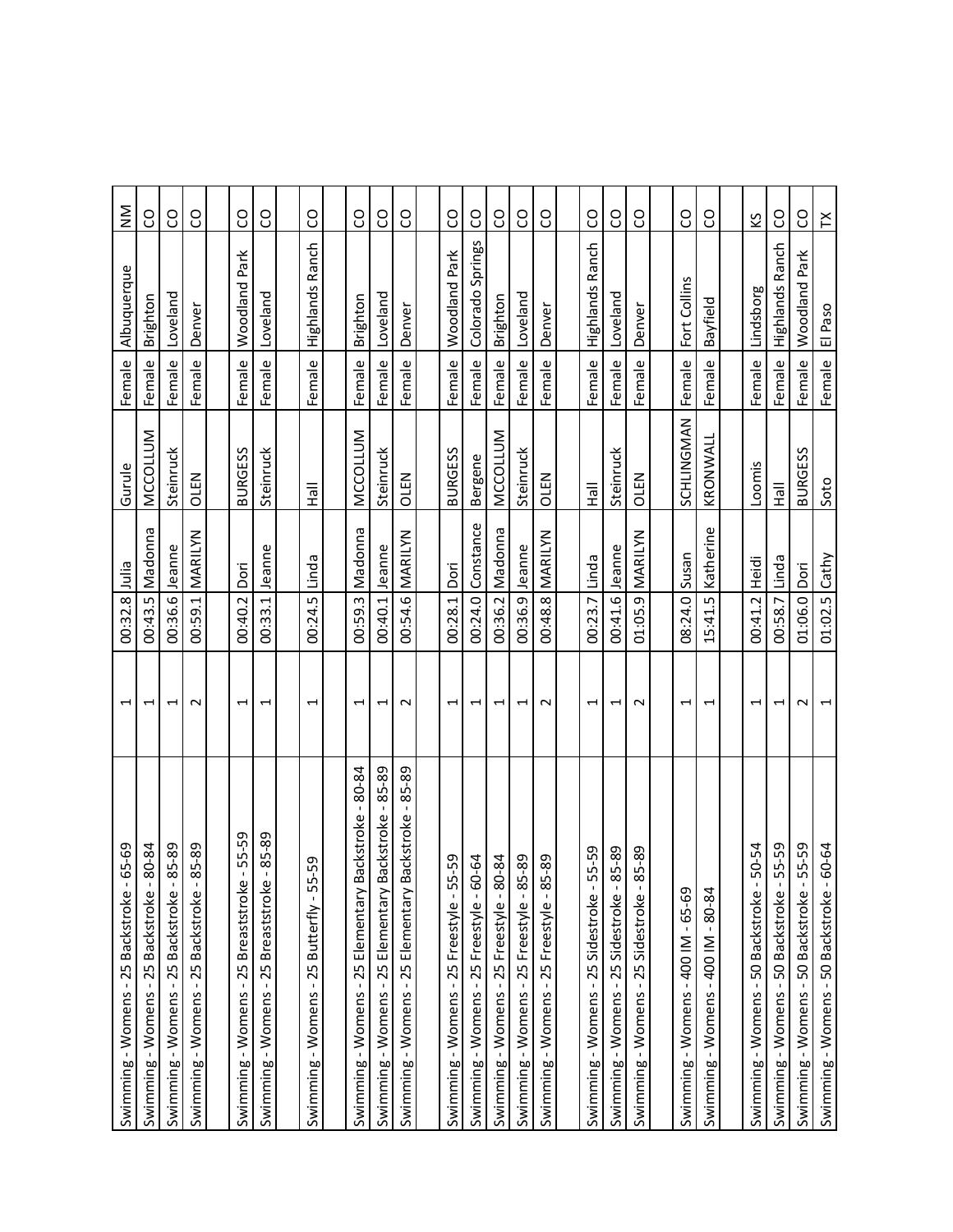| 65-69<br>Swimming - Womens - 50 Backstroke                   | $\overline{\phantom{0}}$ | 01:11.1         | lulia             | Gurule                               | Female              | Albuquerque     | $\mathsf{M}_{\mathsf{N}}$ |
|--------------------------------------------------------------|--------------------------|-----------------|-------------------|--------------------------------------|---------------------|-----------------|---------------------------|
| $-70-74$<br>Swimming - Womens - 50 Backstroke                | $\overline{\phantom{0}}$ | 01:03.2         | Sharon            | RAHAM                                | Female              | Wellington      | S                         |
| $-75 - 79$<br>Swimming - Womens - 50 Backstroke              | $\overline{ }$           |                 | 01:13.0   HARRIET | HOGAN                                | Female              | Canon City      | SO                        |
| 80-84<br>Swimming - Womens - 50 Backstroke                   | $\overline{\phantom{0}}$ | 01:08.9         | Jacqueline        | WEIGAND                              | Female              | Westminster     | SO                        |
| 80-84<br>Swimming - Womens - 50 Backstroke -                 | $\sim$                   |                 | 01:36.6 Katherine | KRONWALL                             | Female              | Bayfield        | SO                        |
| 85-89<br>Swimming - Womens - 50 Backstroke                   | $\overline{\phantom{0}}$ |                 | 01:43.7 MARILYN   | OLEN                                 | Female              | Denver          | CO                        |
|                                                              |                          |                 |                   |                                      |                     |                 |                           |
| Swimming - Womens - 50 Breaststroke - 50-54                  | $\overline{ }$           |                 | 00:43.4 Samantha  | Martoni                              | Female <sup>1</sup> | GREEN VALLEY    | $\overline{A}$            |
| 55-59<br>$\mathbf{I}$<br>Swimming - Womens - 50 Breaststroke | $\overline{\phantom{0}}$ | 00:51.3         | Linda             | $\overline{\overline{\overline{B}}}$ | Female              | Highlands Ranch | CO                        |
| 55-59<br>Swimming - Womens - 50 Breaststroke -               | $\sim$                   | 01:31.1 Dori    |                   | <b>BURGESS</b>                       | Female              | Woodland Park   | S                         |
| Swimming - Womens - 50 Breaststroke - 60-64                  | 1                        | $01:41.1$ Cathy |                   | Soto                                 | Female              | El Paso         | ř                         |
| Swimming - Womens - 50 Breaststroke - 65-69                  | $\overline{ }$           | 00:40.1         | DEBRA             | COELLNER                             | Female              | Bennington      | ΚŚ                        |
| Swimming - Womens - 50 Breaststroke - 70-74                  | $\overline{\phantom{0}}$ | 00:58.1 Carol   |                   | SHONKA                               | Female              | Fort Collins    | SO                        |
| $-70 - 74$<br>Swimming - Womens - 50 Breaststroke            | $\sim$                   | 01:07.2         | Sharon            | RAHAM                                | Female              | Wellington      | S                         |
| Swimming - Womens - 50 Breaststroke - 75-79                  | $\overline{\phantom{0}}$ |                 | 01:09.4 Mary jean | <b>DICKEY</b>                        | Female              | Fort Collins    | S                         |
| Swimming - Womens - 50 Breaststroke - 75-79                  | $\sim$                   | 01:19.9 Judith  |                   | <b>SMYTHE</b>                        | Female              | Boulder         | SO                        |
| Swimming - Womens - 50 Breaststroke - 80-84                  | $\overline{\phantom{0}}$ |                 | 01:58.3 Katherine | KRONWALL                             | Female              | Bayfield        | SO                        |
|                                                              |                          |                 |                   |                                      |                     |                 |                           |
| Swimming - Womens - 50 Butterfly - 50-54                     | $\overline{\phantom{0}}$ |                 | 00:45.2 Samantha  | Martoni                              | Female              | GREEN VALLEY    | <b>Z</b>                  |
| Swimming - Womens - 50 Butterfly - 60-64                     | $\overline{\phantom{0}}$ | 01:27.1 Cathy   |                   | Soto                                 | Female              | El Paso         | $\boldsymbol{\succeq}$    |
| Swimming - Womens - 50 Butterfly - 65-69                     | $\overline{\phantom{0}}$ | 00:45.9 Susan   |                   | SCHLINGMAN                           | Female              | Fort Collins    | SO                        |
| Swimming - Womens - 50 Butterfly - 75-79                     | $\overline{\phantom{0}}$ | 01:29.6         | Judith            | SMYTHE                               | Female              | Boulder         | S                         |
| Swimming - Womens - 50 Butterfly - 80-84                     | $\overline{ }$           |                 | 01:20.0 Katherine | KRONWALL                             | Female              | Bayfield        | S                         |
|                                                              |                          |                 |                   |                                      |                     |                 |                           |
| Swimming - Womens - 50 Freestyle - 50-54                     | $\overline{\phantom{0}}$ | 00:30.7         | <b>Heidi</b>      | Loomis                               | Female              | Lindsborg       | ΚŚ                        |
| $5 - 59$<br>Swimming - Womens - 50 Freestyle - 5             | $\overline{\phantom{0}}$ | 00:43.3 Linda   |                   | $\frac{1}{2}$                        | Female              | Highlands Ranch | S                         |
| Swimming - Womens - 50 Freestyle - 60-64                     | $\overline{\phantom{0}}$ | 01:02.3         | Cathy             | Soto                                 | Female              | El Paso         | $\boldsymbol{\succeq}$    |
| $5 - 69$<br>Swimming - Womens - 50 Freestyle - 6             | $\overline{ }$           | 00:33.5 DEBRA   |                   | COELLNER                             | Female              | Bennington      | Š                         |
| $5 - 69$<br>Swimming - Womens - 50 Freestyle - 6             | $\sim$                   | 00:39.7         | Susan             | SCHLINGMAN                           | Female              | Fort Collins    | S                         |
| $35 - 69$<br>Swimming - Womens - 50 Freestyle - 6            | w                        | 00:53.5 DJ      |                   | Christian                            | Female              | Estes Park      | S                         |
| Swimming - Womens - 50 Freestyle - 65-69                     | 4                        | 01:01.2 Julia   |                   | Gurule                               | Female              | Albuquerque     | $\mathsf{M}_{\mathsf{N}}$ |